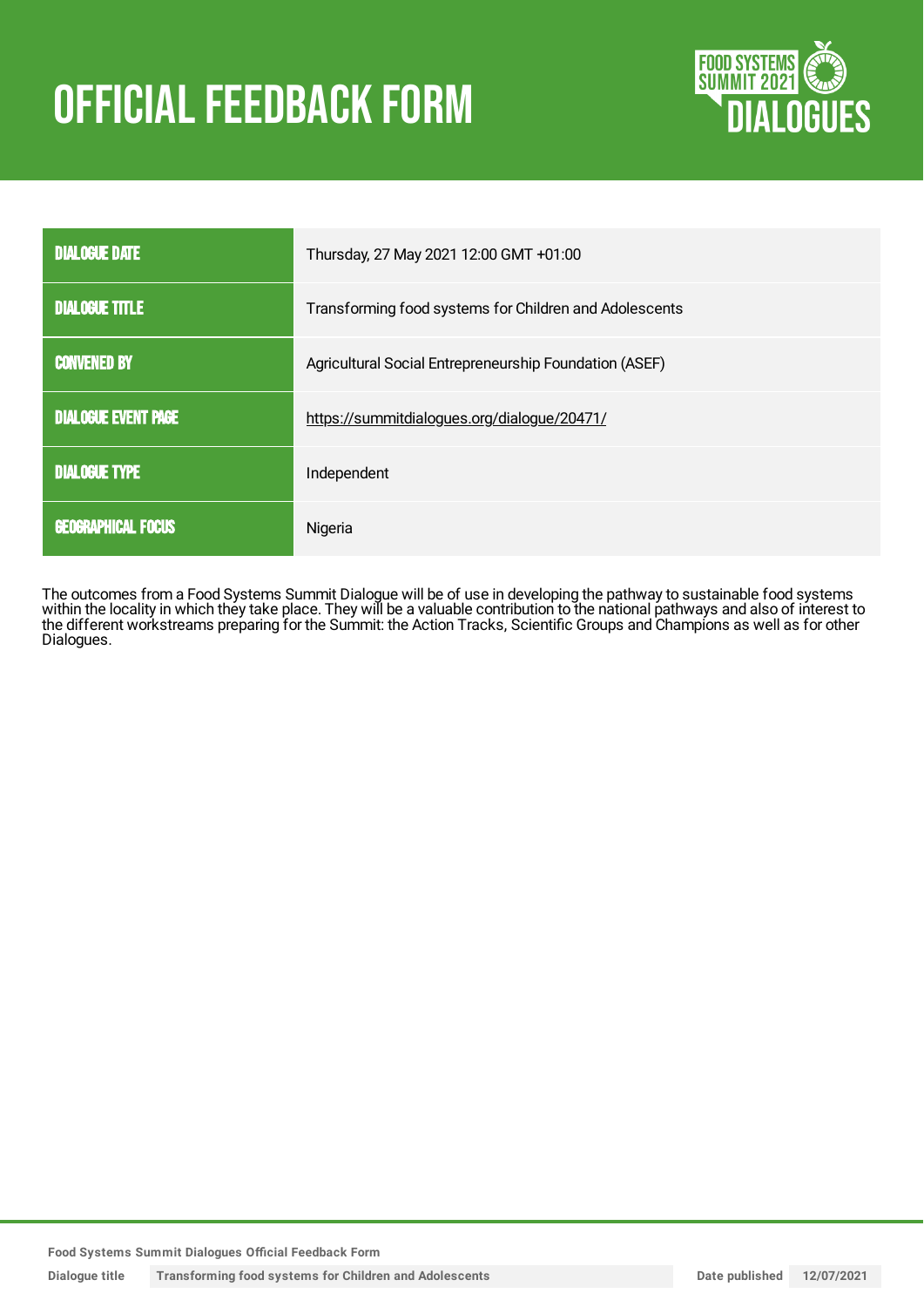## 1.PARTICIPATION



### NUMBER OF PARTICIPANTS FROM EACH STAKEHOLDER GROUP

| Small/medium enterprise/artisan             | Workers and trade union                     |
|---------------------------------------------|---------------------------------------------|
| Large national business                     | Member of Parliament                        |
| Multi-national corporation                  | Local authority                             |
| Small-scale farmer                          | Government and national institution         |
| Medium-scale farmer                         | Regional economic community                 |
| Large-scale farmer                          | <b>United Nations</b>                       |
| Local Non-Governmental Organization         | International financial institution         |
| International Non-Governmental Organization | Private Foundation / Partnership / Alliance |
| Indigenous People                           | Consumer group                              |
| Science and academia                        | Other                                       |

**Dialogue title Transforming food systems for Children and Adolescents Date published 12/07/2021**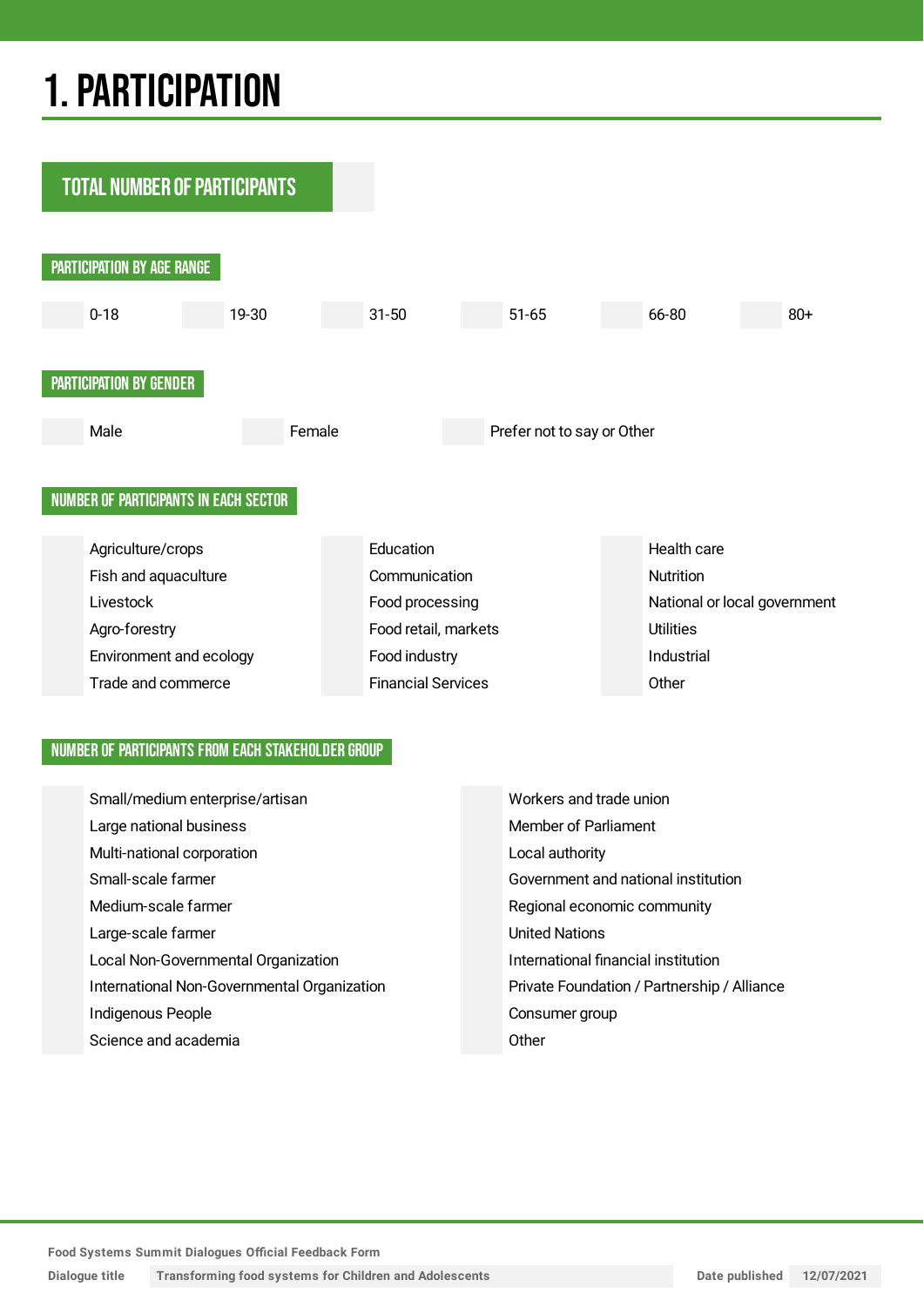## 2. PRINCIPLES OF ENGAGEMENT

HOW DID YOU ORGANIZE THE DIALOGUE SO THAT THE PRINCIPLES WERE INCORPORATED, REINFORCED AND ENHANCED?

HOW DID YOUR DIALOGUE REFLECT SPECIFIC ASPECTS OF THE PRINCIPLES?

DO YOU HAVE ADVICE FOR OTHER DIALOGUE CONVENORS ABOUT APPRECIATING THE PRINCIPLES OF ENGAGEMENT?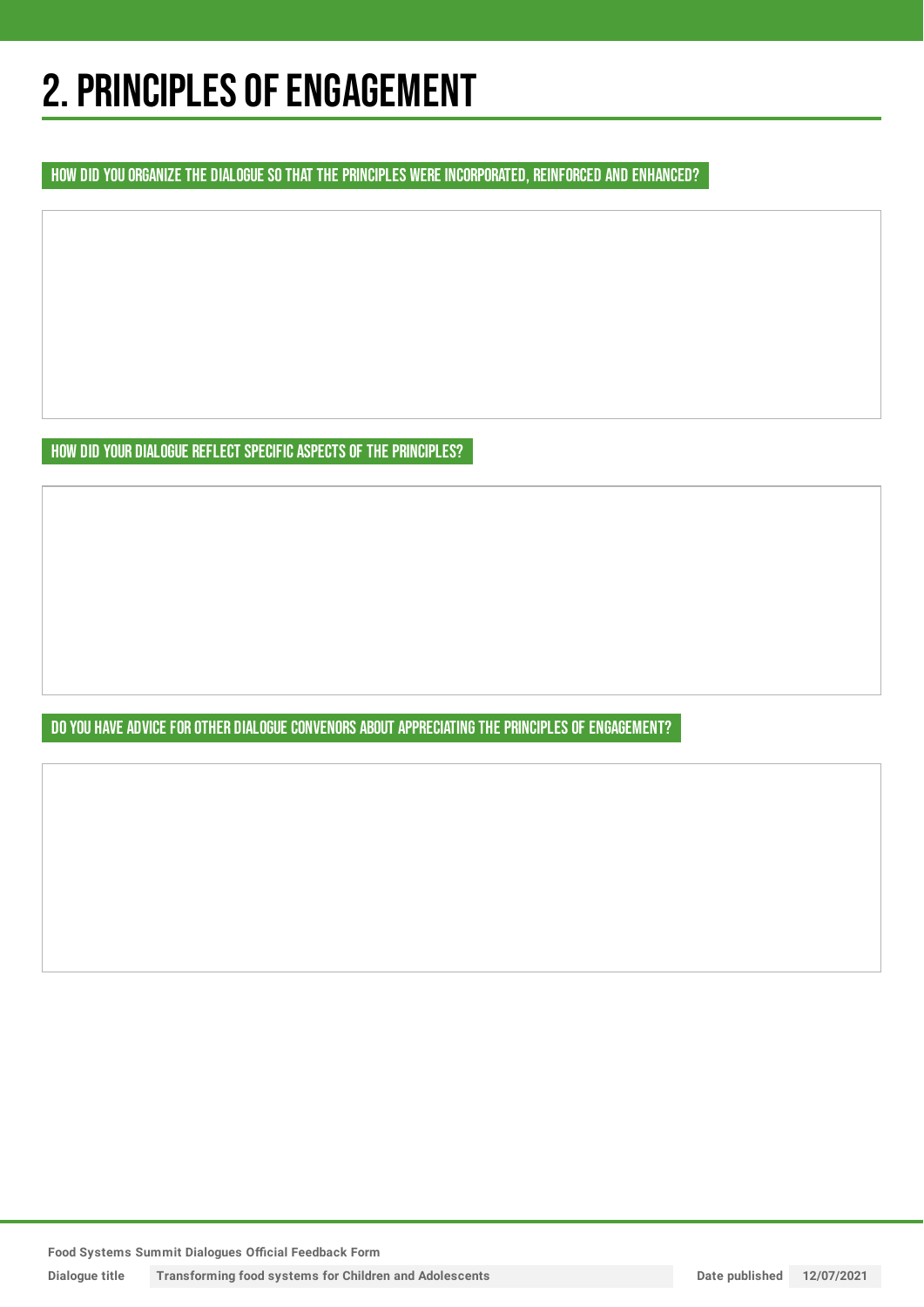## 3. METHOD

The outcomes of a Dialogue are influenced by the method that is used.

DID YOU USE THE SAME METHOD AS RECOMMENDED BY THE CONVENORS REFERENCE MANUAL?

✓ **Yes No**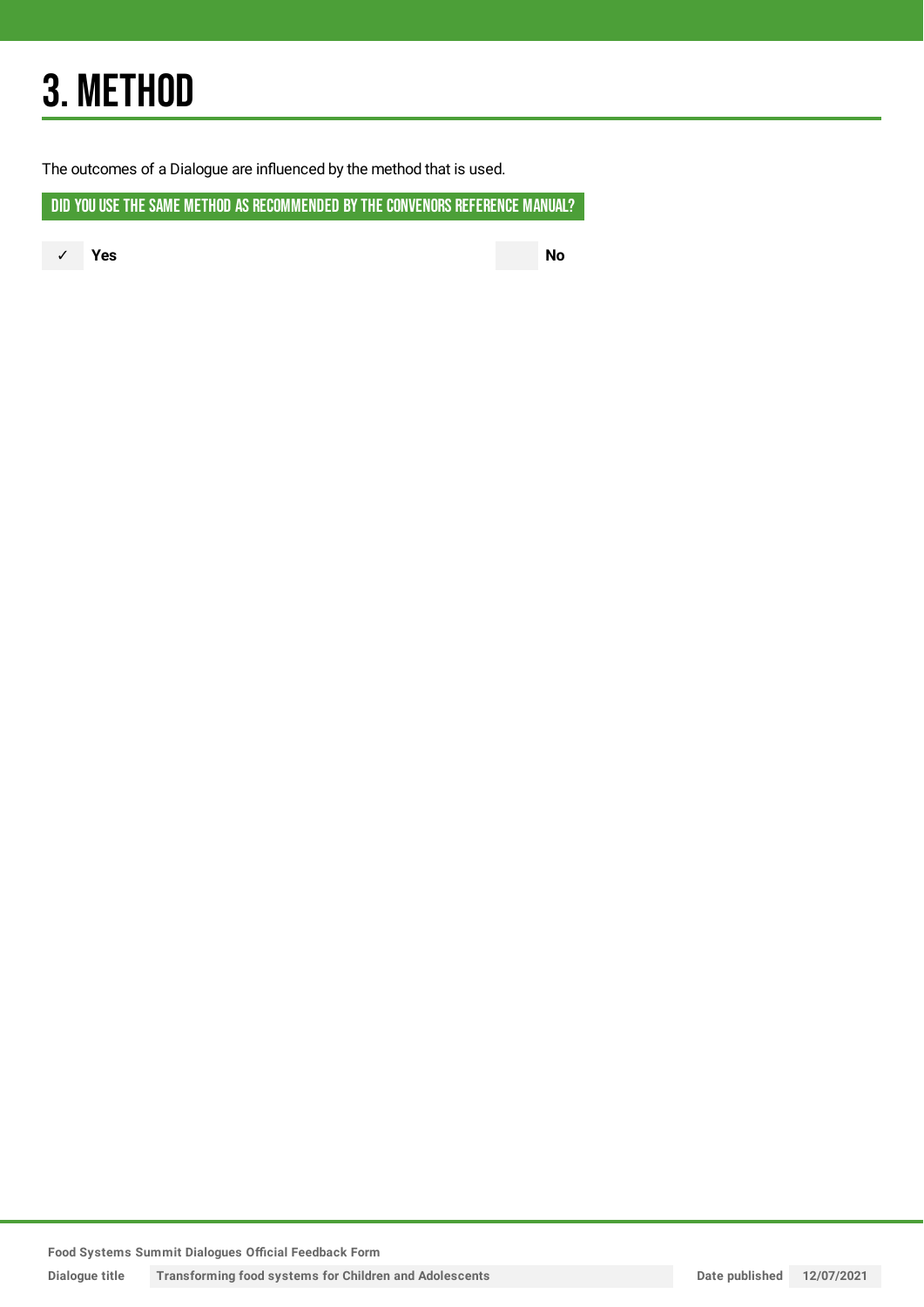## 4. DIALOGUE FOCUS & OUTCOMES

### MAJOR FOCUS

### ACTION TRACKS

Action Track 1: Ensure access to safe and nutritious food for all

Action Track 2: Shift to sustainable consumption patterns

Action Track 3: Boost nature-positive production

Action Track 4: Advance equitable livelihoods

Action Track 5: Build resilience to vulnerabilities, shocks and stress

### **KEYWORDS**

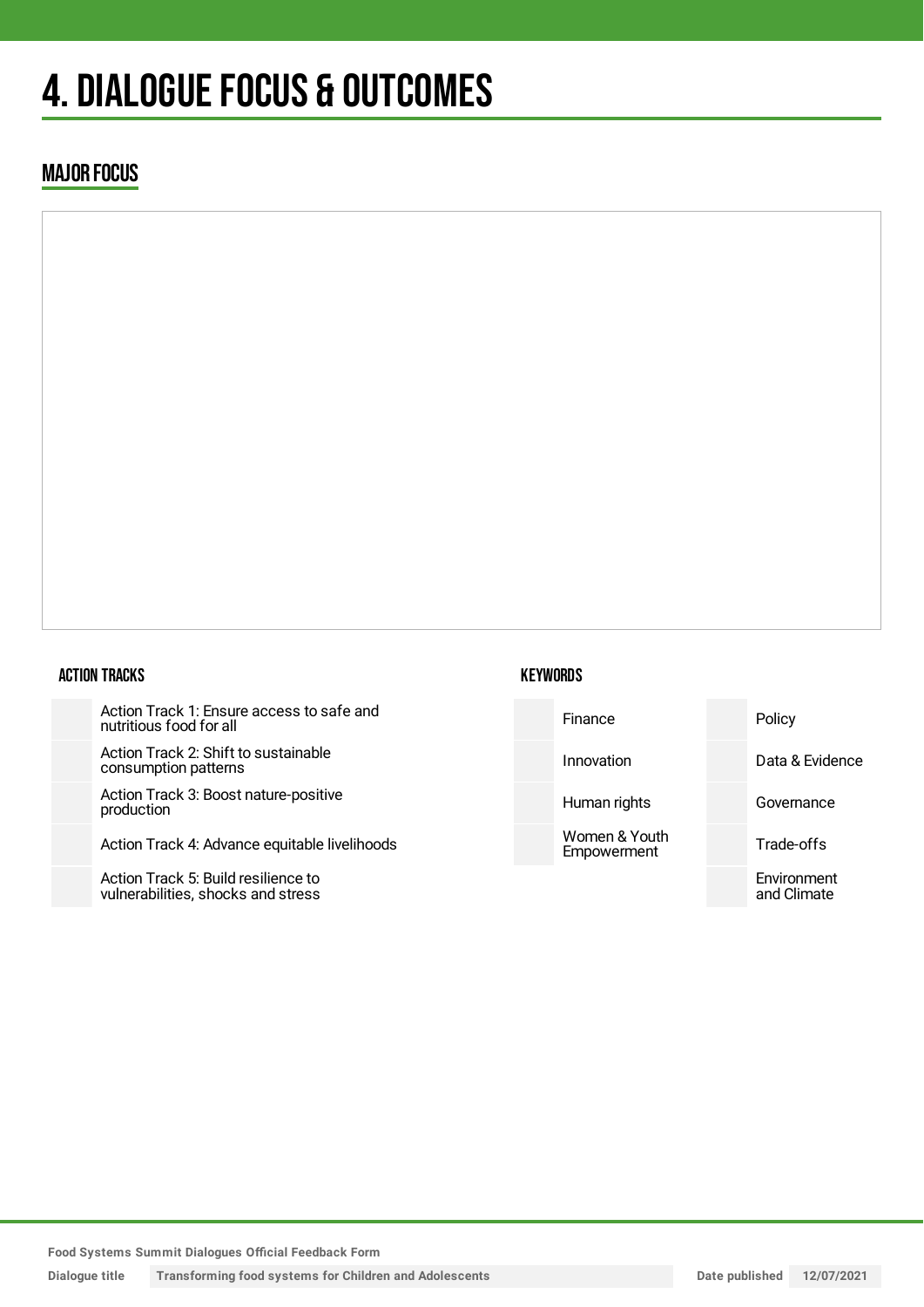### MAIN FINDINGS

#### ACTION TRACKS

Action Track 1: Ensure access to safe and nutritious food for all

Action Track 2: Shift to sustainable consumption patterns

Action Track 3: Boost nature-posit production

Action Track 4: Advance equitable

Action Track 5: Build resilience to vulnerabilities, shocks and stress

| safe and     | Finance                      | Policy                     |
|--------------|------------------------------|----------------------------|
| e            | Innovation                   | Data & Evidence            |
| ive          | Human rights                 | Governance                 |
| livelihoods! | Women & Youth<br>Empowerment | Trade-offs                 |
|              |                              | Environment<br>and Climate |
|              |                              |                            |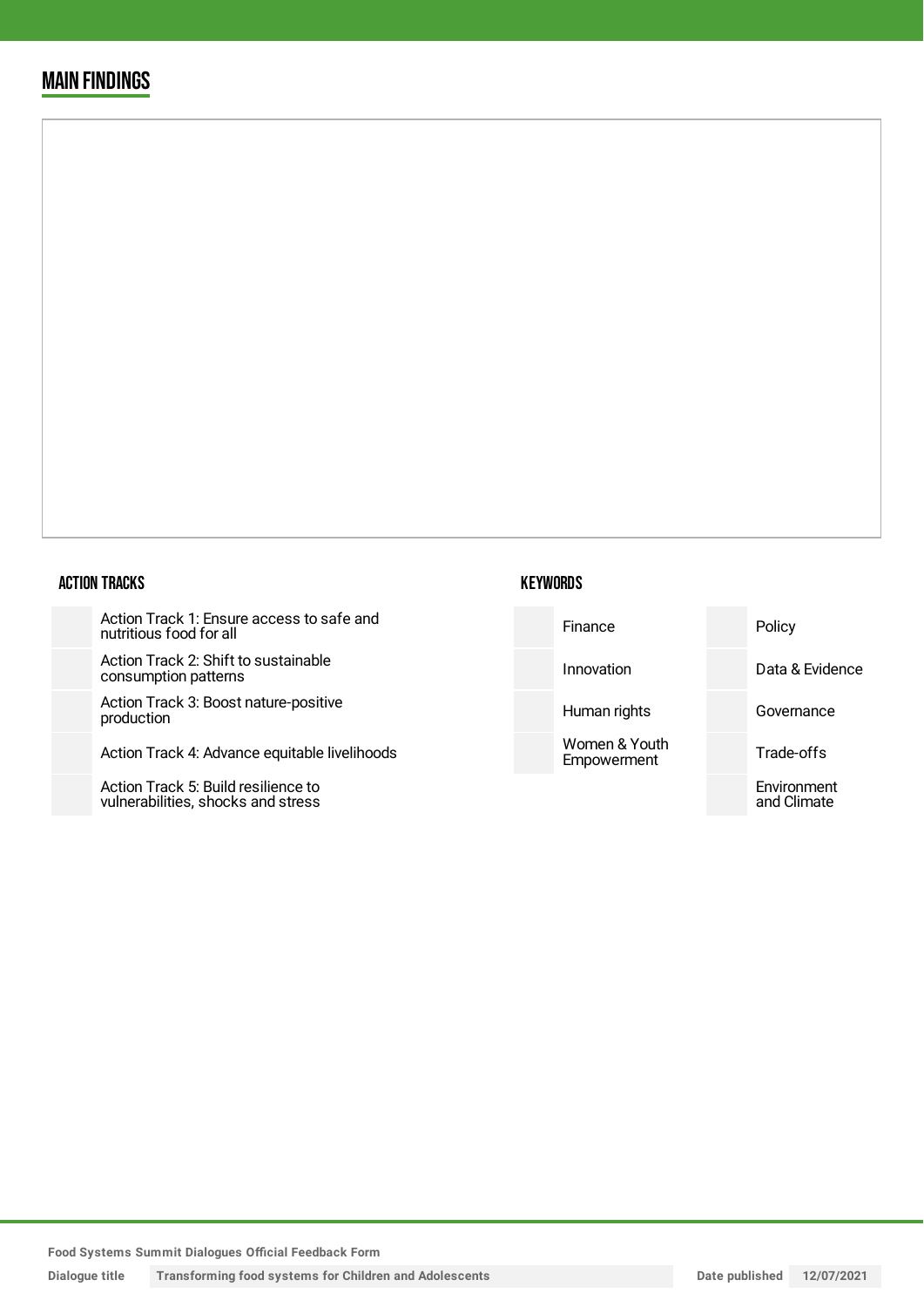## OUTCOMESFOR EACH DISCUSSION TOPIC

#### ACTION TRACKS

Action Track 1: Ensure access to safe and nutritious food for all

Action Track 2: Shift to sustainable consumption patterns

Action Track 3: Boost nature-positiv production

Action Track 4: Advance equitable

Action Track 5: Build resilience to vulnerabilities, shocks and stress

| afe and     | Finance                      | Policy                     |
|-------------|------------------------------|----------------------------|
|             | Innovation                   | Data & Evidence            |
| ve          | Human rights                 | Governance                 |
| livelihoods | Women & Youth<br>Empowerment | Trade-offs                 |
|             |                              | Environment<br>and Climate |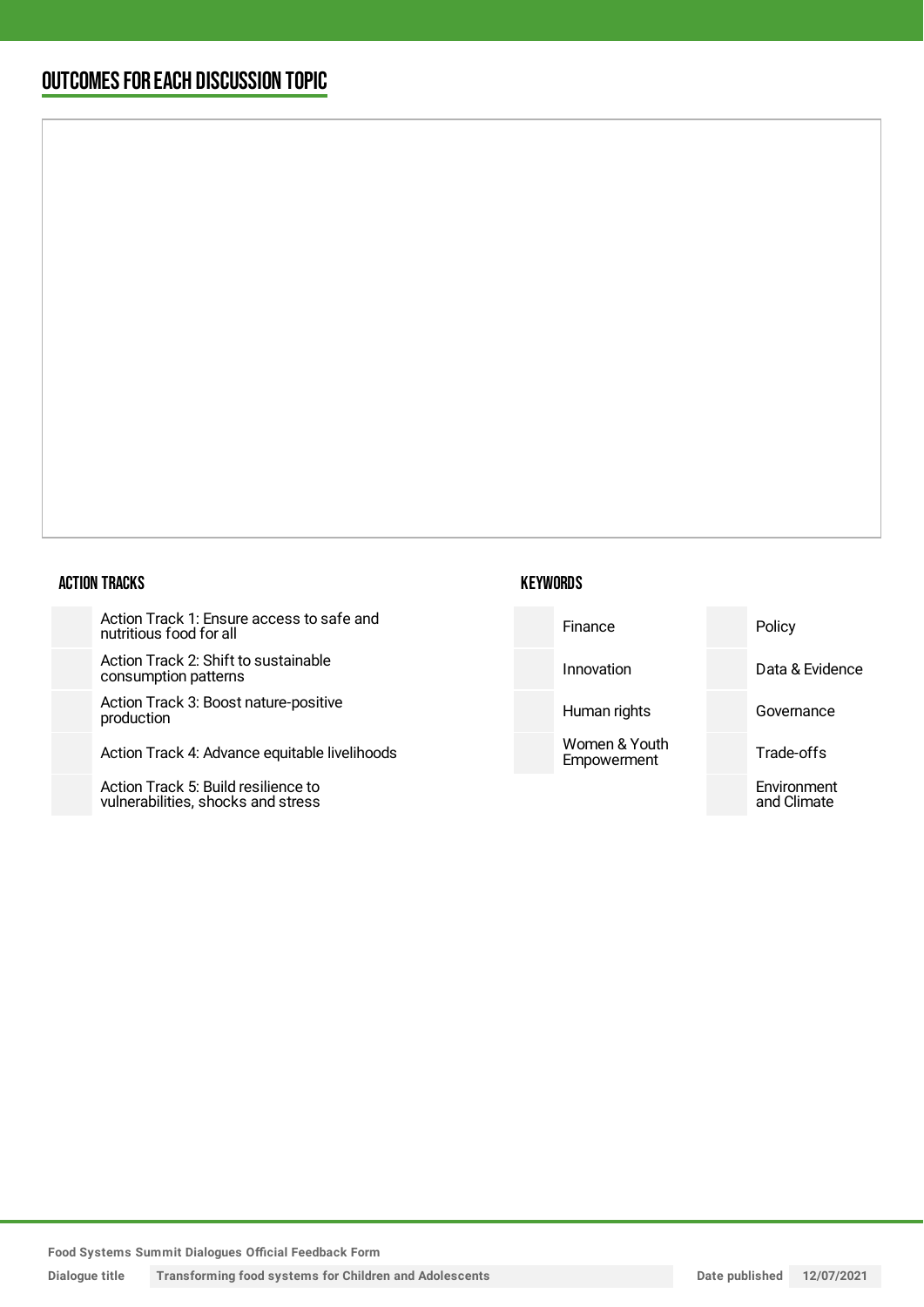## AREAS OF DIVERGENCE

#### ACTION TRACKS

Action Track 1: Ensure access to safe and nutritious food for all

Action Track 2: Shift to sustainable consumption patterns

Action Track 3: Boost nature-positive production

Action Track 4: Advance equitable liv

Action Track 5: Build resilience to vulnerabilities, shocks and stress



| re and    | Finance                      | Policy                     |
|-----------|------------------------------|----------------------------|
|           | Innovation                   | Data & Evidence            |
| e         | Human rights                 | Governance                 |
| velihoods | Women & Youth<br>Empowerment | Trade-offs                 |
|           |                              | Environment<br>and Climate |